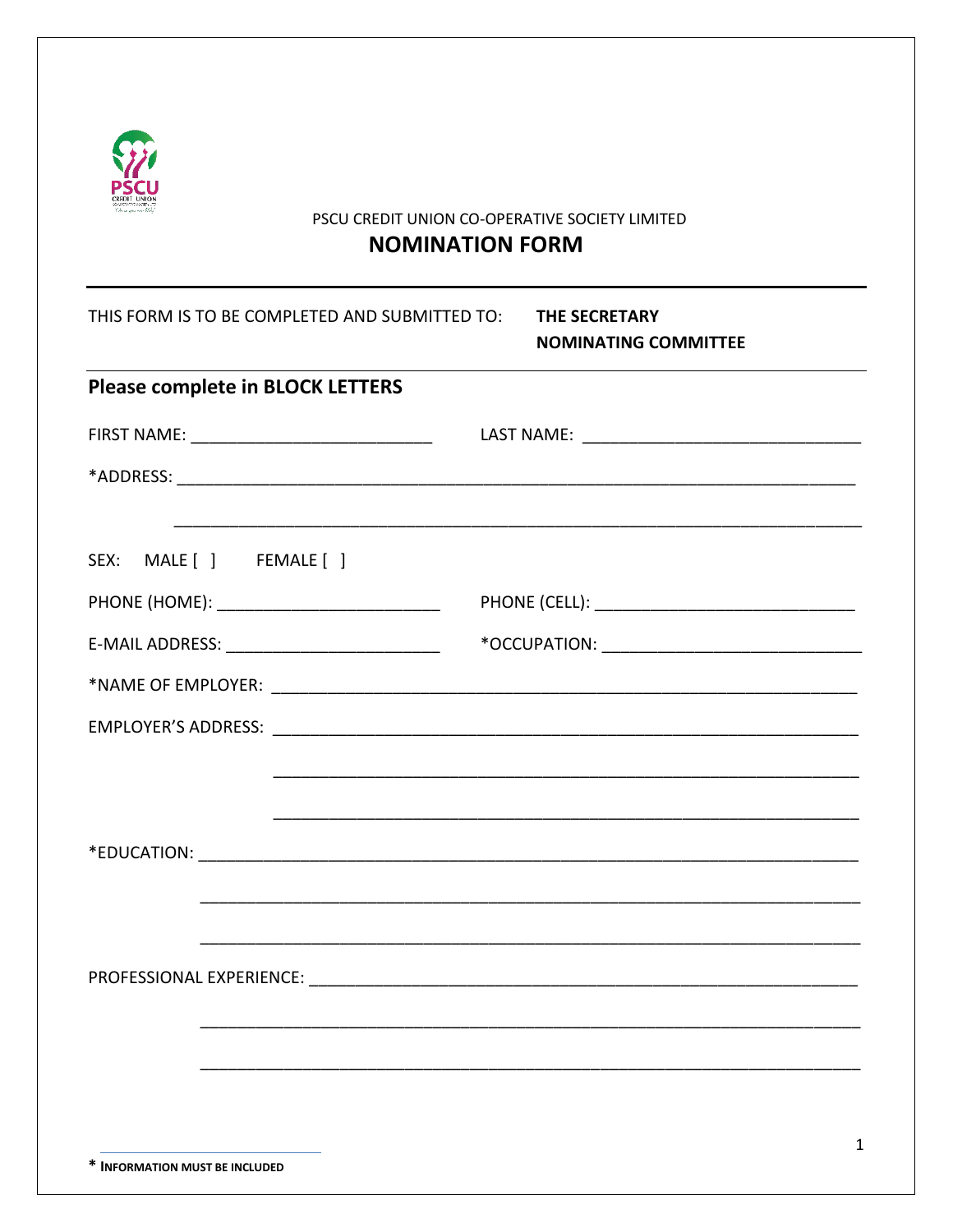| <b>NOMINATION</b>                                                                                          |                                                                                                                                                                                                                                |  |
|------------------------------------------------------------------------------------------------------------|--------------------------------------------------------------------------------------------------------------------------------------------------------------------------------------------------------------------------------|--|
|                                                                                                            |                                                                                                                                                                                                                                |  |
| Please tick appropriate box                                                                                |                                                                                                                                                                                                                                |  |
| <b>BOARD OF DIRECTORS</b>                                                                                  | <b>TERM 1 TO 3 YEARS</b>                                                                                                                                                                                                       |  |
| <b>J SUPERVISORY COMMITTEE</b>                                                                             | <b>TERM 1 TO 2 YEARS</b>                                                                                                                                                                                                       |  |
| <b>CREDIT COMMITTEE</b>                                                                                    | <b>TERM 1 TO 2 YEARS</b>                                                                                                                                                                                                       |  |
|                                                                                                            | ACCOUNT NO.: ___________________________                                                                                                                                                                                       |  |
|                                                                                                            | DATE: the contract of the contract of the contract of the contract of the contract of the contract of the contract of the contract of the contract of the contract of the contract of the contract of the contract of the cont |  |
|                                                                                                            | ACCOUNT No.: _________________________                                                                                                                                                                                         |  |
|                                                                                                            |                                                                                                                                                                                                                                |  |
| +RECOMMENDERS AND NOMINEES SHOULD MEET THE FIT AND PROPER CRITERIA<br>(See Nominating Guidelines document) |                                                                                                                                                                                                                                |  |
| <b>DECLARATION BY NOMINEE</b>                                                                              |                                                                                                                                                                                                                                |  |
|                                                                                                            |                                                                                                                                                                                                                                |  |
| to the above nomination and if elected, do hereby agree to be bound by the trust rules of the above        |                                                                                                                                                                                                                                |  |
| Society.                                                                                                   |                                                                                                                                                                                                                                |  |
|                                                                                                            |                                                                                                                                                                                                                                |  |
|                                                                                                            |                                                                                                                                                                                                                                |  |
| <b>FOR OFFICIAL USE</b>                                                                                    |                                                                                                                                                                                                                                |  |
| THE NOMINEE HAS BEEN FOUND TO BE SUITABLE / UNSUITABLE TO SERVE ON THE:                                    |                                                                                                                                                                                                                                |  |
| [ ] BOARD OF DIRECTORS                                                                                     |                                                                                                                                                                                                                                |  |
| [ ] CREDIT COMMITTEE                                                                                       |                                                                                                                                                                                                                                |  |
| [ ] SUPERVISORY COMMITTEE                                                                                  |                                                                                                                                                                                                                                |  |
|                                                                                                            |                                                                                                                                                                                                                                |  |
|                                                                                                            | 2                                                                                                                                                                                                                              |  |